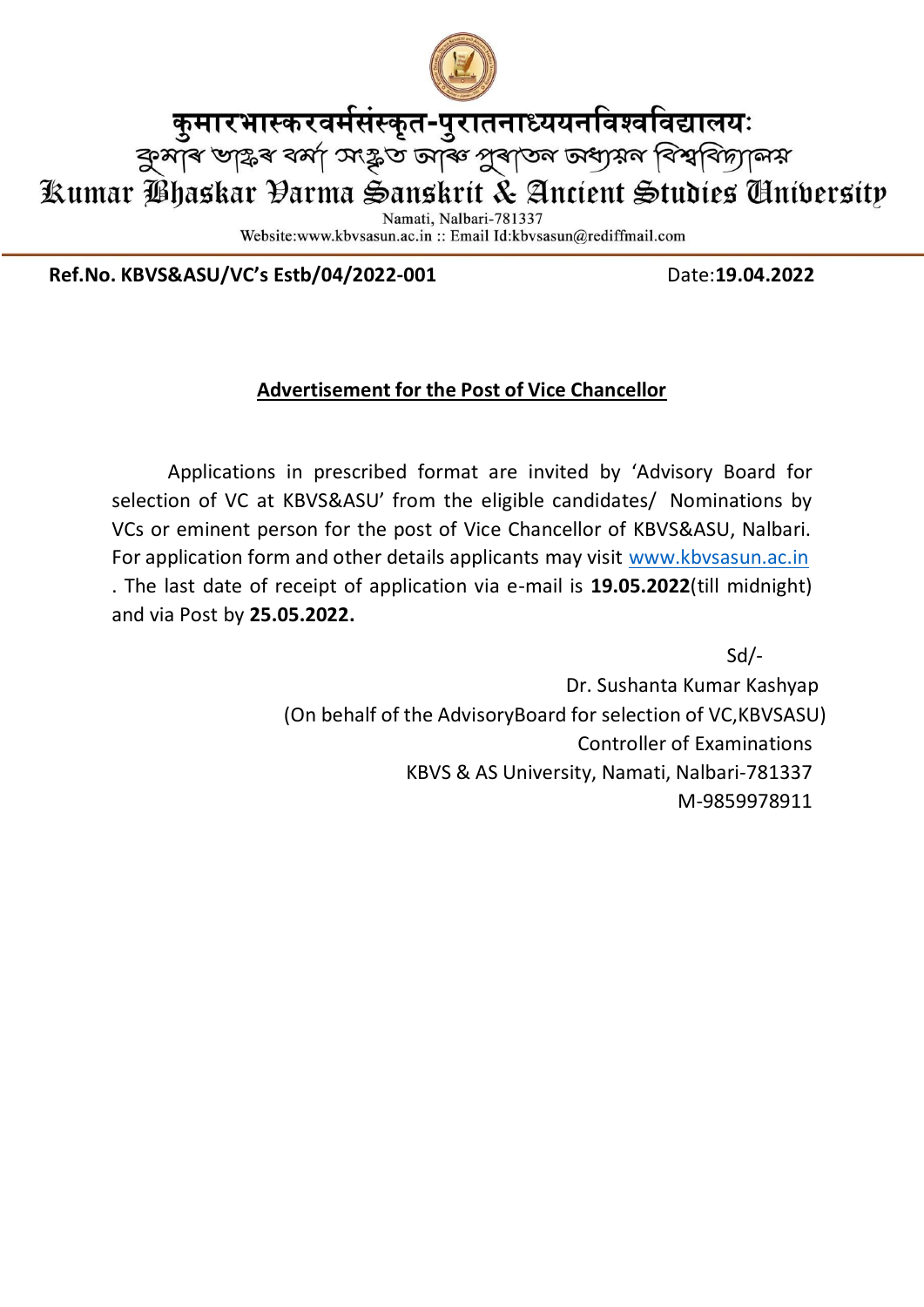#### **Terms and Conditions:**

- 1. The applicant must have minimum 10 years of experience as Professor in a University or 10 years of experience in equivalent position in a reputed research or academic organization in the field of teaching and research.
- 2. The age of the applicants /nominees should not be more than 65 years as on 1<sup>st</sup>April 2022.
- 3. Along with applications, nominations from reputed individuals/ organizations will be considered.
- 4. The applicant must have to submit an undertaking containing the following points:
	- i) Whether any disciplinary action already taken or pending during his service tenure. Details of such, if applicable.
	- ii) Whether any criminal case/police case is registered against him/her. Details of such, if any.
- 5. In service candidates must have to submit 'No Objection Certificate' (NOC) from their employer along with the application.
- 6. The filled up applications/ nominations along with supporting documents (converting into a single PDF file) must be sent to the following e-mail ID : [kbvsasu.vcsel@gmail.com](mailto:kbvsasu.vcsel@gmail.com)
- 7. The hard copies of the filled up application form along with necessary enclosures must have to reach the following address:

## **The Advisory Board of selection of VC, KBVSASU C/o Dr. Sushanta Kumar Kashyap Controller of Examinations Kumar Bhaskar Varma Sanskrit and Ancient Studies University Namati: Nalbari: Assam:781337**

8. The last date of receipt of applications/nominations; **By e-mail: 19 May, 2022 till midnight** and **By Post: 25 May, 2022**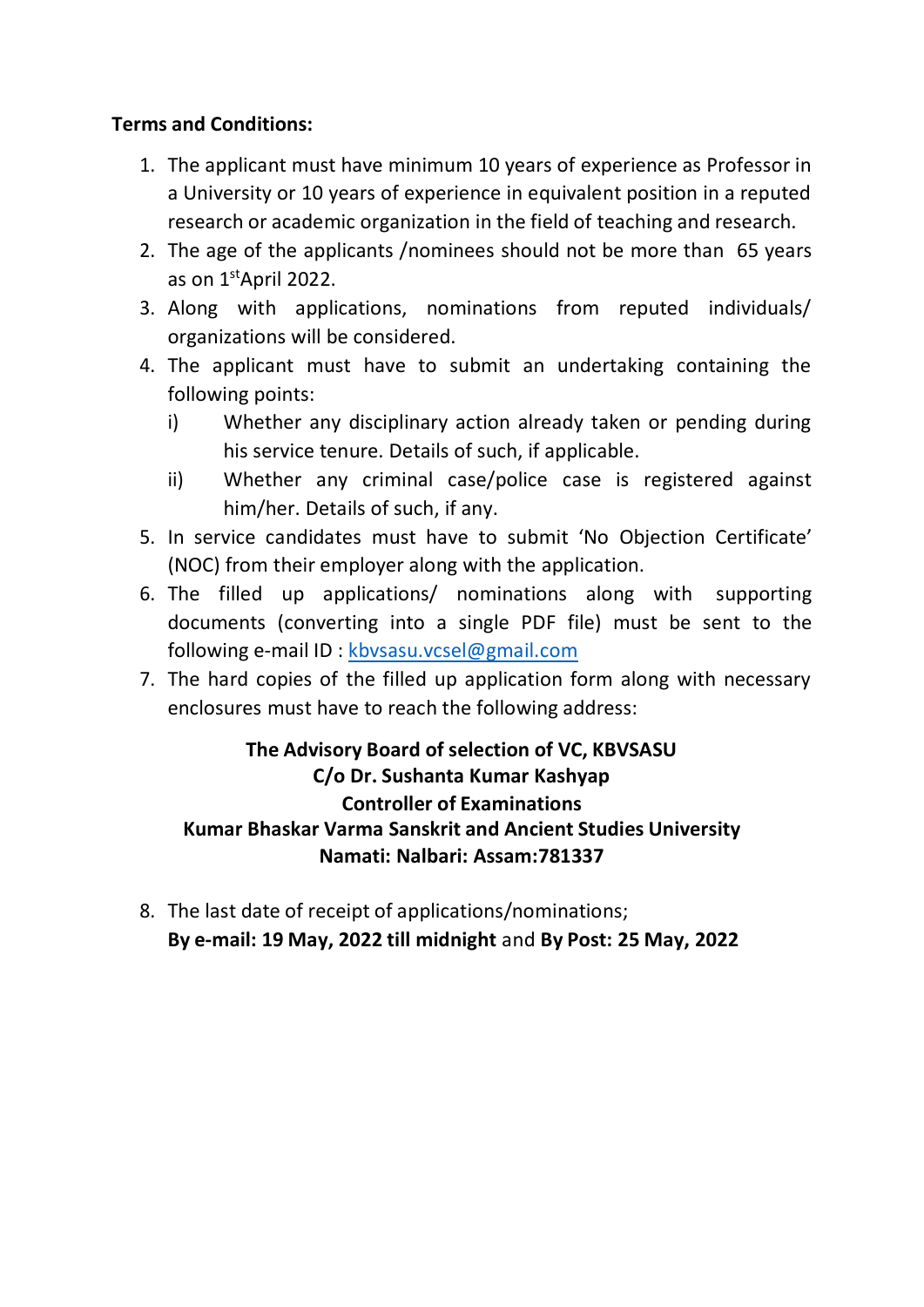# **Format of application for the post of the Vice Chancellor in Kumar Bhaskar Varma Sanskrit and Ancient Studies University, Nalbari, Assam**

**(The applicant can add more lines in the proforma wherever required)**



#### 1. General information of Applicant:

| Name                  |      |       |     |     |      |       |     |
|-----------------------|------|-------|-----|-----|------|-------|-----|
| Date of Birth         | Year | Month | Day | Age | Year | Month | Day |
|                       |      |       |     |     |      |       |     |
| Father's Name         |      |       |     |     |      |       |     |
| Mother's Name         |      |       |     |     |      |       |     |
| E-mail                |      |       |     |     |      |       |     |
| Mobile No.            |      |       |     |     |      |       |     |
| for<br><b>Address</b> |      |       |     |     |      |       |     |
| Communication         |      |       |     |     |      |       |     |
| Permanent             |      |       |     |     |      |       |     |
| Address               |      |       |     |     |      |       |     |

2. Educational Qualification:

| Qualification | Year | %/Grade<br>Obtained | Subject/<br>Topic/<br>Specialization | <b>Distinctions</b><br>etc. |
|---------------|------|---------------------|--------------------------------------|-----------------------------|
|               |      |                     |                                      |                             |
|               |      |                     |                                      |                             |
|               |      |                     |                                      |                             |
|               |      |                     |                                      |                             |
|               |      |                     |                                      |                             |
|               |      |                     |                                      |                             |
|               |      |                     |                                      |                             |
|               |      |                     |                                      |                             |

(From latest to graduation level, in chronological order)